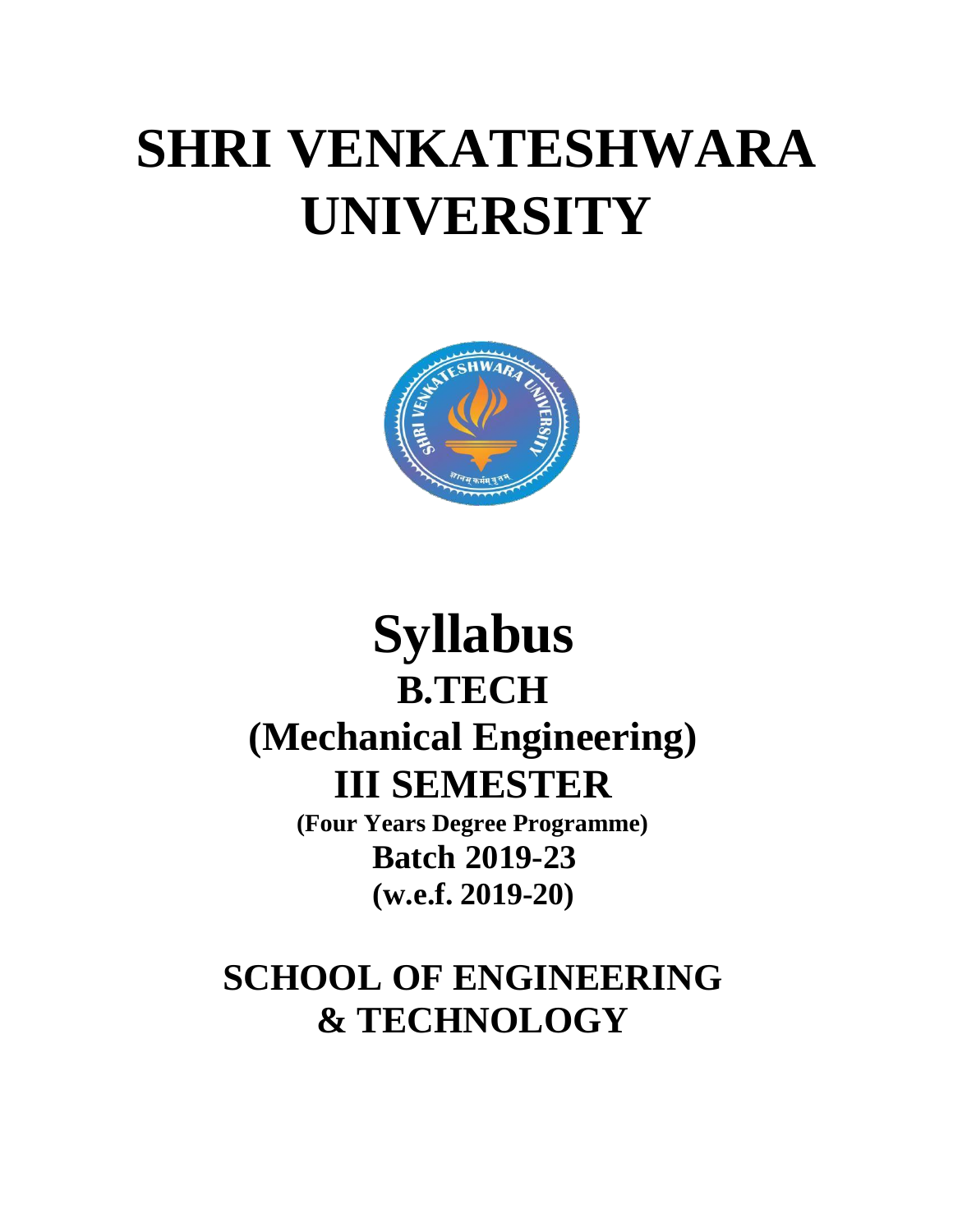### SEMESTER- III

| <b>SI</b>                |                                | Subject                                 | <b>Periods</b> |                |                | <b>Evaluation Scheme</b> |                           |           |                   | <b>End Semester</b> |        |                  |                |
|--------------------------|--------------------------------|-----------------------------------------|----------------|----------------|----------------|--------------------------|---------------------------|-----------|-------------------|---------------------|--------|------------------|----------------|
| $\bullet$<br>$\mathbf N$ | <b>Subject</b><br><b>Codes</b> |                                         | L              | ${\bf T}$      | $\mathbf P$    | $\bf C$<br>T             | ${\bf T}$<br>$\mathbf{A}$ | Tot<br>al | $\mathbf{P}$<br>S | TE                  | P<br>E | <b>Tot</b><br>al | <b>Credit</b>  |
| $\mathbf{0}$             |                                | Physics II (Optics                      |                |                |                |                          |                           |           |                   |                     |        |                  |                |
| $\mathbf{1}$             | <b>SBS - 301</b>               | & Waves)                                | 3              | $\mathbf{1}$   | $\overline{0}$ | 20                       | 10                        | 30        |                   | 70                  |        | 100              | $\overline{4}$ |
| $\overline{2}$           | <b>SBS-302</b>                 | Mathematics III<br>(PDE,                |                |                |                |                          |                           |           |                   |                     |        |                  |                |
|                          |                                | Probability &<br>Statistics)            | 3              | $\mathbf{1}$   | $\theta$       | 20                       | 10                        | 30        |                   | 70                  |        | 100              | 4              |
| $\overline{3}$           | <b>SES-303</b>                 | <b>Biology</b> for<br>Engineers         | 3              | $\overline{0}$ | $\overline{0}$ | 20                       | 10                        | 30        |                   | 70                  |        | 100              | $\mathfrak{Z}$ |
| $\overline{4}$           | <b>SES - 304</b>               | Engineering<br>Mechanics                | 3              | $\mathbf{1}$   | $\overline{0}$ | 20                       | 10                        | 30        |                   | 70                  |        | 100              | $\overline{4}$ |
| 5                        | <b>SHM-301</b>                 | Effective<br>Technical<br>Communication | 3              | $\mathbf{0}$   | $\mathbf{0}$   | 20                       | 10                        | 30        |                   | 70                  |        | 100              | 3              |
| $\sqrt{6}$               | <b>SME -301</b>                | Thermodynamics                          | 3              | $\mathbf{1}$   | $\mathbf{0}$   | 20                       | 10                        | 30        |                   | 70                  |        | 100              | $\overline{4}$ |
|                          |                                |                                         |                |                |                |                          |                           |           |                   |                     |        | 600              | 22             |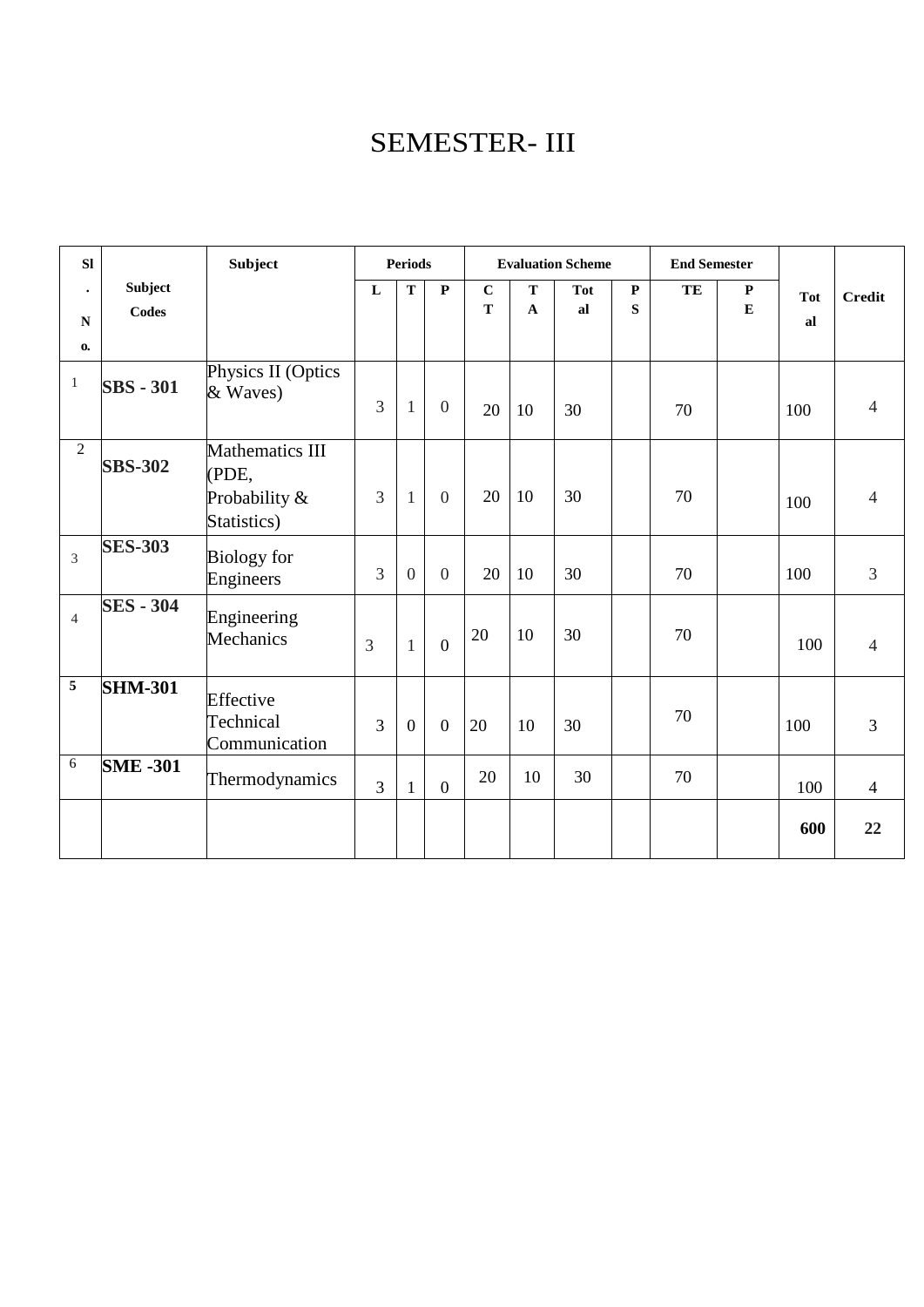| Course Code            | <b>SBS</b> - 301                 |
|------------------------|----------------------------------|
| Course Title           | Physics II<br>(Optics $&$ Waves) |
| Number of Credits      | 4(L: 3, T: 1, P: 0)              |
| Prerequisites          | NIL                              |
| <b>Course Category</b> | PС                               |

#### **Detailed contents** :

#### *Module 1: Simple harmonic motion, damped and forced simple harmonic oscillator (7* **lectures)**

Mechanical and electrical simple harmonic oscillators, complex number notation and phasor representation of simple harmonic motion, damped harmonic oscillator – heavy, critical and light damping, energy decay in a damped harmonic oscillator, quality factor, forced mechanical and electrical oscillators, electrical and mechanical impedance, steady state motion of forced damped harmonic oscillator, power absorbed by oscillator.

#### *Module 2: Non-dispersive transverse and longitudinal waves in one dimension and* **introduction to dispersion (7 lectures**)

Transverse wave on a string, the wave equation on a string, Harmonic waves, reflection and transmission of waves at a boundary, impedance matching, standing waves and their Eigen frequencies, longitudinal waves and the wave equation for them, acoustics waves and speed of sound, standing sound waves.

Waves with dispersion, water waves, superposition of waves and Fourier method, wave groups and group velocity.

#### *Module 3: The propagation of light and geometric optics (10 lectures)*

Fermat's principle of stationary time and its applications e.g. in explaining mirage effect, laws of reflection and refraction, Light as an electromagnetic wave and Fresnel equations, reflectance and transmittance, Brewster's angle, total internal reflection, and evanescent wave. Mirrors and lenses and optical instruments based on them, transfer formula and the matrix method.

#### *Module 4: Wave optics (6 lectures)*

Huygens' principle, superposition of waves and interference of light by wave front splitting and amplitude splitting; Young's double slit experiment, Newton's rings, Michelson interferometer, Mach-Zehnder interferometer. Farunhofer diffraction from a single slit and a circular aperture, the Rayleigh criterion for limit of resolution and its application to vision; Diffraction gratings and their resolving power

#### *Module 5: Lasers (8)*

Einstein's theory of matter radiation interaction and A and B coefficients; amplification of light by population inversion, different types of lasers: gas lasers ( $He$ -Ne,  $CO<sub>2</sub>$ ), solid-state lasers(ruby, Neodymium), dye lasers; Properties of laser beams: mono-chromaticity, coherence, directionality and brightness, laser speckles, applications of lasers in science, engineering and medicine.

#### **Suggested Reference Books**

H.J. Pain, The physics of vibrations and waves (iii)E. Hecht, Optics A. Ghatak, Optics O. Svelto, Principles of Lasers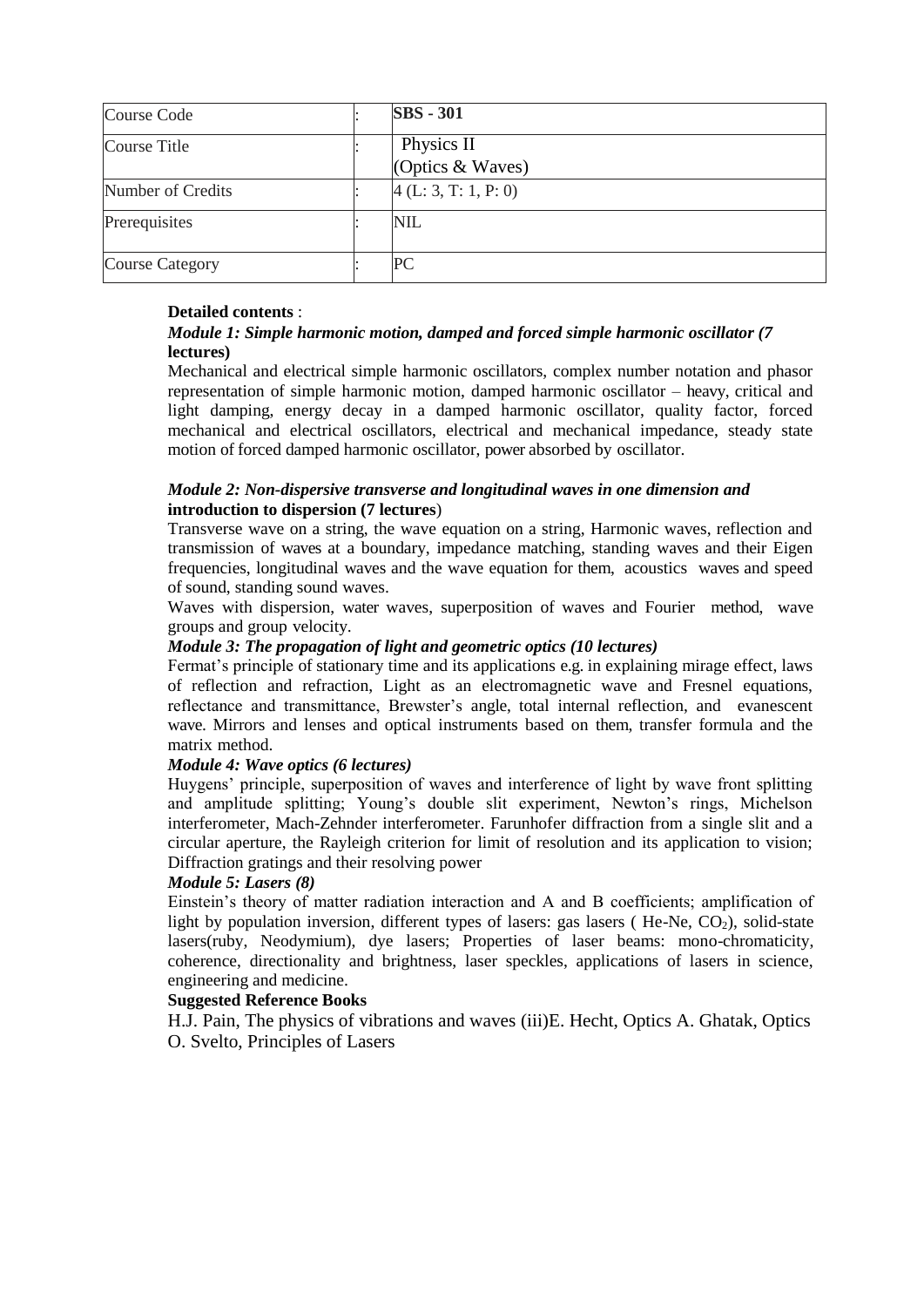| Course Code            | <b>SBS-302</b>                                  |
|------------------------|-------------------------------------------------|
| Course Title           | Mathematics III (PDE, Probability & Statistics) |
| Number of Credits      | 4(L: 3, T: 1, P: 0)                             |
| Prerequisites          | NIL                                             |
| <b>Course Category</b> | PС                                              |

#### **Objectives:**

To introduce the solution methodologies for second order Partial Differential Equations with applications in engineering

To provide an overview of probability and statistics to engineers

### **Contents:**

#### **Unit-I**

Definition of Partial Differential Equations, First order partial differential equations, solutions of first order linear PDEs; Solution to homogenous and nondifferential equations of second order by complimentary function and particular integral method. Second-order linear equations and their classification, Initial and boundary conditions, D'Alembert's solution of the wave equation; Duhamel's principle for one dimensional wave equation. Heat diffusion and vibration problems, Separation of variables method to simple problems in Cartesian coordinates. The Laplacian in plane, cylindrical and spherical polar coordinates, solutions with Bessel functions and Legendre functions. One dimensional diffusion equation and its solution by separation of variables. **(14 hours)**

#### **Unit-II**

Probability spaces, conditional probability, independence; Discrete random variables, Independent random variables, the multinomial distribution, Poisson approximation to the binomial distribution, infinite sequences of Bernoulli trials, sums of independent random variables; Expectation of Discrete Random Variables, Moments, Variance of a sum, Correlation coefficient, Chebyshev's Inequality. Continuous random varibales and their properties, distribution functions and densities, normal, exponential and gamma densities.Bivariate distributions and their properties, distribution of sums and quotients, conditional densities, Bayes' rule. **(12 hours)**

#### **Unit-III**

Basic Statistics, Measures of Central tendency: Moments, skewness and Kurtosis - Probability distributions: Binomial, Poisson and Normal - evaluation of statistical parameters for these three distributions, Correlation and regression – Rank correlation. Curve fitting by the method of least squares- fitting of straight lines, second degree parabolas and more general curves. Test of significance: Large sample test for single proportion, difference of proportions, Tests for single mean, difference of means, and difference of standard deviations. Test for ratio of variances - Chi-square test for goodness of fit and independence of attributes.**(12 hours) Course Outcomes**:

Upon completion of this course, students will be able to solve field problems in engineering involving PDEs. They can also formulate and solve problems involving random variables and apply statistical methods for analysing experimental data.

#### **Textbooks/References:**

Erwin Kreyszig, Advanced Engineering Mathematics,  $9<sup>th</sup>$  Edition, John Wiley & Sons, 2006.

N.P. Bali and Manish Goyal, A text book of Engineering Mathematics, Laxmi Publications, Reprint, 2010.

P. G. Hoel, S. C. Port and C. J. Stone, Introduction to Probability Theory, Universal Book Stall, 2003 (Reprint).

S. Ross, A First Course in Probability, 6th Ed., Pearson Education India, 2002.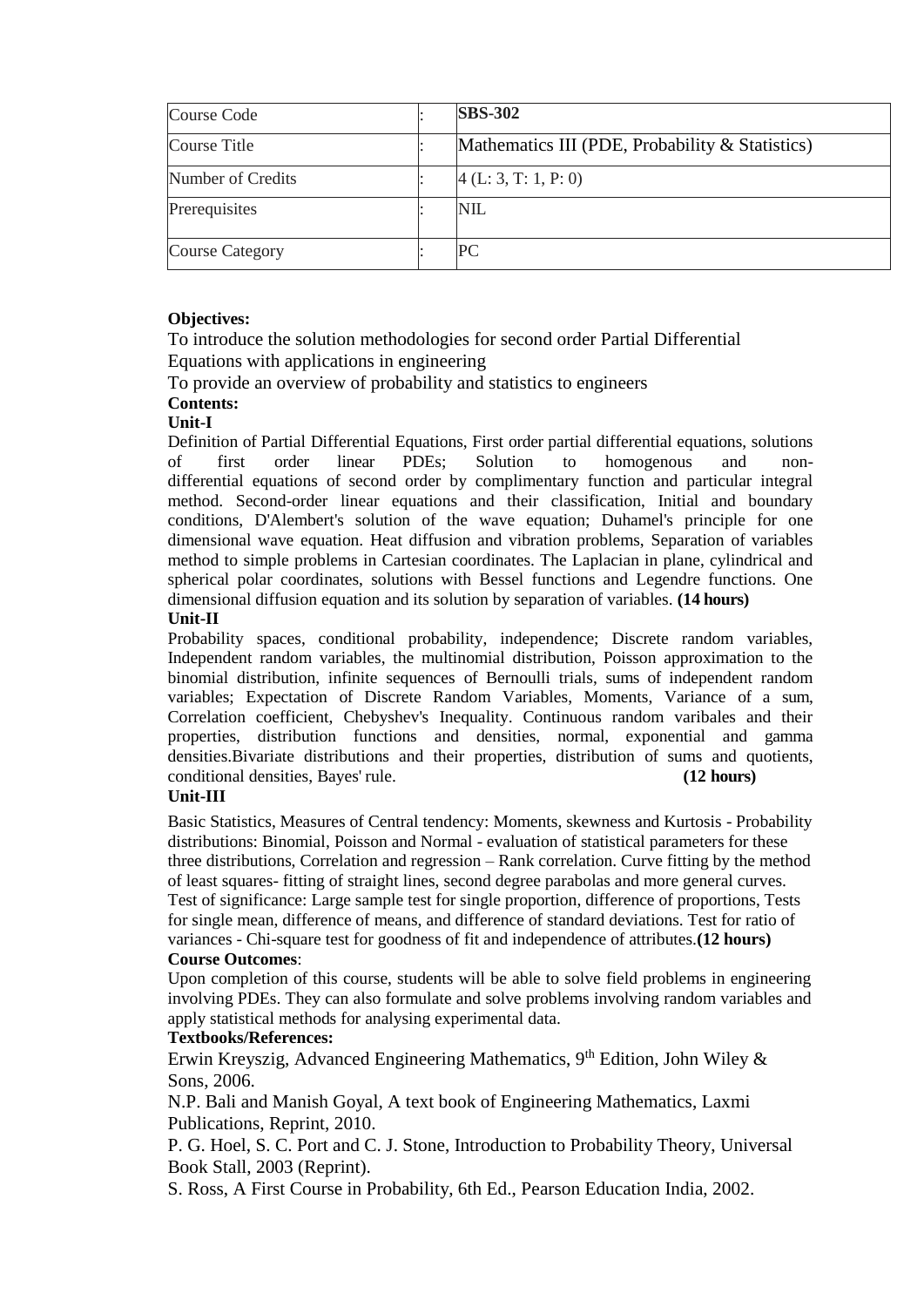| Course Code            | <b>SES-303</b>               |
|------------------------|------------------------------|
| Course Title           | <b>Biology for Engineers</b> |
| Number of Credits      | 3(L: 2, T: 1, P: 0)          |
| Prerequisites          | NIL                          |
| <b>Course Category</b> | PС                           |

#### **Module 1.** (2 hours)- Introduction

**Purpose:** To convey that Biology is as important a scientific discipline as Mathematics, Physics and Chemistry

Bring out the fundamental differences between science and engineering by drawing a comparison between eye and camera, Bird flying and aircraft. Mention the most exciting aspect of biology as an independent scientific discipline. Why we need to biology? Discuss how biological observations of 18<sup>th</sup> Century that lead to major discoveries. Examples from Brownian motion and the origin of thermodynamics by referring to the original observation of Robert Brown and Julius Mayor. These examples will highlight the fundamental importance of observations in any scientific inquiry.

#### **Module 2.** (3 hours)- Classification

**Purpose:** To convey that classification *per se* is not what biology is all about. The underlying criterion, such as morphological, biochemical or ecological be highlighted.

Hierarchy of life forms at phenomenological level. A common thread weaves this hierarchy Classification. Discuss classification based on (a) cellularity- Unicellular or multicellular (b) ultrastructure- prokaryotes or eucaryotes. (c) energy and Carbon utilisation -Autotrophs, heterotrophs, lithotropes (d) Ammonia excretion – aminotelic, uricoteliec, ureotelic (e) Habitata- acquatic or terrestrial (e) Molecular taxonomy- three major kingdoms of life. A given organism can come under different category based on classification. Model organisms for the study of biology come from different groups. E.coli, S.cerevisiae, D. Melanogaster,C. elegance, A. Thaliana, M. musculus

#### **Module 3.** (4 hours)-Genetics

**Purpose:** To convey that " Genetics is to biology what Newton's laws are to Physical Sciences"

Mendel's laws, Concept of segregation and independent assortment. Concept of allele. Gene mapping, Gene interaction, Epistasis. Meiosis and Mitosis be taught as a part of genetics. Emphasis to be give not to the mechanics of cell division nor the phases but how genetic material passes from parent to offspring. Concepts of recessiveness and dominance. Concept of mapping of phenotype to genes. Discuss about the single gene disorders in humans. Discuss the concept of complementation using human genetics.

#### **Module 4.** (4 hours)-Biomolecules

**Purpose**: To convey that all forms of life has the same building blocks and yet the manifestations are as diverse as one can imagine Molecules of life. In this context discuss monomeric units and polymeric structures. Discuss about sugars, starch and cellulose. Amino acids and proteins. Nucleotides and DNA/RNA. Two carbon units and lipids.

#### **Module 5.** (4 Hours). Enzymes

**Purpose:** To convey that without catalysis life would not have existed on earth Enzymology: How to monitor enzyme catalysed reactions. How does an enzyme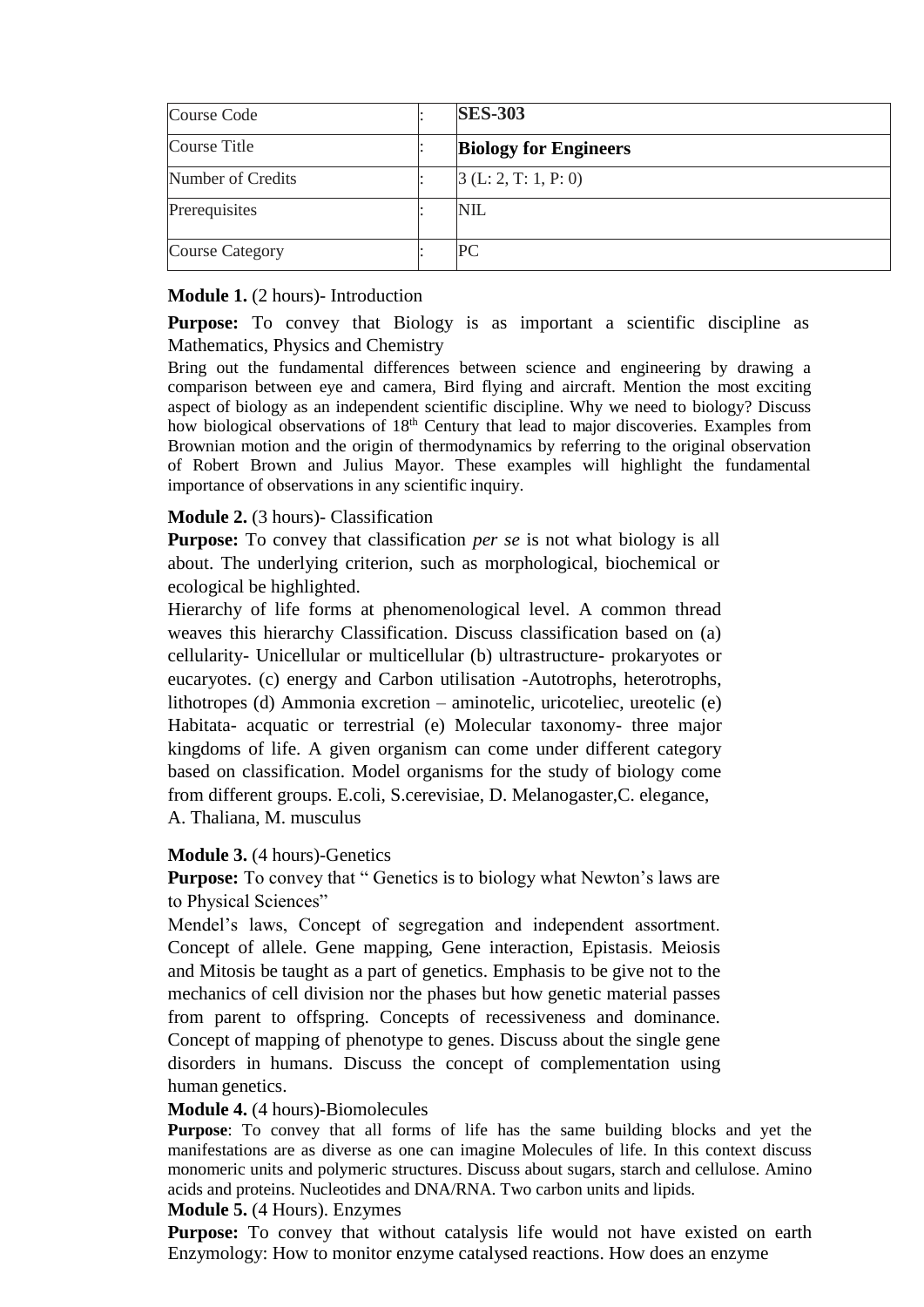catalyse reactions? Enzyme classification. Mechanism of enzyme action. Discuss at least two examples. Enzyme kinetics and kinetic parameters. Why should we know these parameters to understand biology? RNA catalysis

#### **Module 6.** (4 hours)- Information Transfer

**Purpose:** The molecular basis of coding and decoding genetic information is universal Molecular basis of information transfer. DNA as a genetic material. Hierarchy of DNA structure- from single stranded to double helix to nucleosomes. Concept of geneticcode. Universality and degeneracy of genetic code. Define gene in terms of complementation and recombination

**Module 7.** (5 hours). Macromolecular analysis

**Purpose:** How to analyse biological processes at the reductionist level Proteinsstructure and function. Hierarch in protein structure. Primary secondary, tertiary and quaternary structure. Proteins as enzymes, transporters, receptors and structural elements.

#### **Module 8.** (4 hours)- Metabolism

Purpose: The fundamental principles of energy transactions are the same in physical and biological world.

Thermodynamics as applied to biological systems. Exothermic and endothermic versus endergonic and exergoinc reactions. Concept of  $K_{eq}$  and its relation to standard free energy. Spontaneity. ATP as an energy currency. This should include the breakdown of glucose to  $CO<sub>2</sub> + H<sub>2</sub>O$  (Glycolysis and Krebs cycle) and synthesis of glucose from  $CO<sub>2</sub>$  and  $H<sub>2</sub>O$ (Photosynthesis). Energy yielding and energy consuming reactions. Concept of Energy charge

#### **Module 9.** (3 hours)- Microbiology

Concept of single celled organisms. Concept of species and strains. dentification and classification of microorganisms. Microscopy. Ecological aspects of single celled organisms. Sterilization and media compositions. Growth kinetics.

#### *References:*

1) Biology: A global approach: Campbell, N. A.; Reece, J. B.; Urry, Lisa; Cain, M,

L.; Wasserman, S. A.; Minorsky, P. V.; Jackson, R. B. Pearson Education Ltd

- 2) Outlines of Biochemistry, Conn, E.E; Stumpf, P.K; Bruening, G; Doi, R.H.John Wiley and Sons
- 3) Principles of Biochemistry (V Edition), By Nelson, D. L.; and Cox, M.M.W.H. Freeman and Company
- 4) Molecular Genetics (Second edition), Stent, G. S.; and Calender, R. W.H. Freeman and company, Distributed by Satish Kumar Jain for CBS Publisher
- 5) Microbiology, Prescott, L.M J.P. Harley and C.A. Klein 1995. 2nd edition Wm, C. Brown Publishers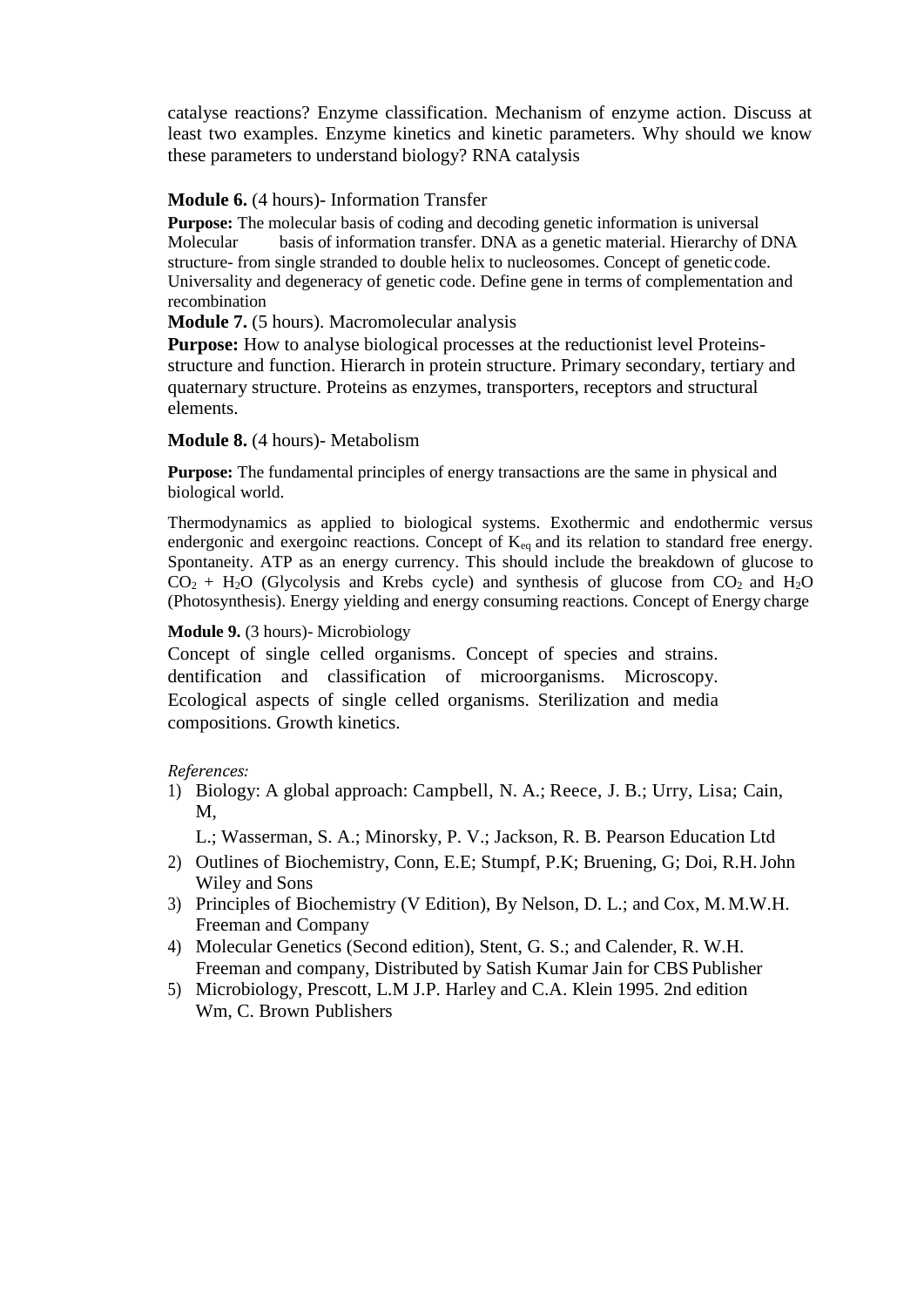| Course Code            | <b>SES - 304</b>             |
|------------------------|------------------------------|
| Course Title           | <b>Engineering Mechanics</b> |
| Number of Credits      | 4(L: 3, T: 1, P: 0)          |
| Prerequisites          | <b>NIL</b>                   |
| <b>Course Category</b> | PС                           |

**Course Outcomes:**At the end of this course, students will demonstrate the ability to

- □ Understand the concepts of co-ordinate systems.
- □ Analyse the three-dimensional motion.
- $\Box$  Understand the concepts of rigid bodies.
- Analyse the free-body diagrams of different arrangements.
- $\Box$  Analyse torsional motion and bending moment.

**Module 1: Introduction to vectors and tensors and co-ordinate systems (5 hours)** Introduction to vectors and tensors and coordinate systems; Vector and tensor algebra; Indical notation; Symmetric and anti-symmetric tensors; Eigenvalues and Principal axes.

#### *Module 2: Three-dimensional Rotation (4 hours)*

Three-dimensional rotation: Euler's theorem, Axis-angle formulation and Euler angles; Coordinate transformation of vectors and tensors.

#### *Module 3: Kinematics of Rigid Body (6 hours)*

Kinematics of rigid bodies: Dentition and motion of a rigid body; Rigid bodies as coordinate systems; Angular velocity of a rigid body, and its rate of change; Distinction between two- and three-dimensional rotational motion; Integration of angular velocity to find orientation; Motion relative to a rotating rigid body: Five term acceleration formula.

#### *Module 4: Kinetics of Rigid Bodies (5 hours)*

Kinetics of rigid bodies: Angular momentum about a point; Inertia tensor: Dentition and computation, Principal moments and axes of inertia, Parallel and perpendicular axes theorems; Mass moment of inertia of symmetrical bodies, cylinder, sphere, cone etc., Area moment of inertia and Polar moment of inertia, Forces and moments; Newton-Euler's laws of rigid body motion.

#### *Module 5: Free Body Diagram (1 hour)*

Free body diagrams; Examples on modelling of typical support and joints and discussion on the kinematic and kinetic constraints that they impose.

#### *Module 6: General Motion (9 hours)*

Examples and problems. General planar motions. General 3-D motions. Free precession, Gyroscopes, Rolling coin.

#### *Module 7: Bending Moment (5 hours)*

Transverse loading on beams, shear force and bending moment in beams, analysis of cantilevers, simply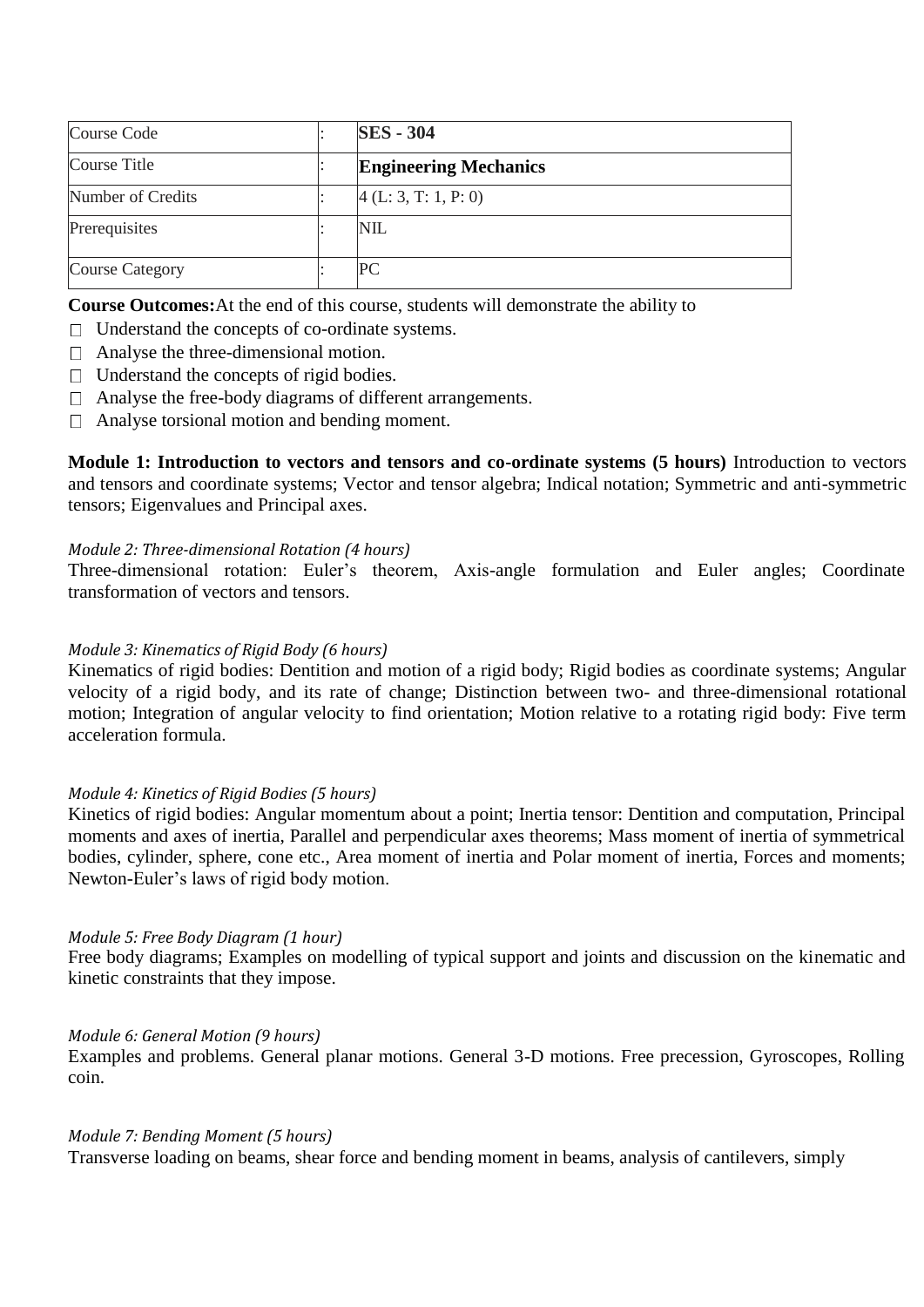supported beams and overhanging beams, relationships between loading, shear force and bending moment, shear force and bending moment diagrams.

#### *Module 8: Torsional Motion (2 hours)*

Torsion of circular shafts, derivation of torsion equation, stress and deformation in circular and hollow shafts.

*Module 9: Friction (3 hours)* Concept of Friction; Laws of Coulomb friction; Angle of Repose; Coefficient of friction.

#### *Text / References:*

- 1. J. L. Meriam and L. G. Kraige, "Engineering Mechanics: Dynamics", Wiley, 2011.
- 2. M. F. Beatty, "Principles of Engineering Mechanics", Springer Science & Business Media, 1986.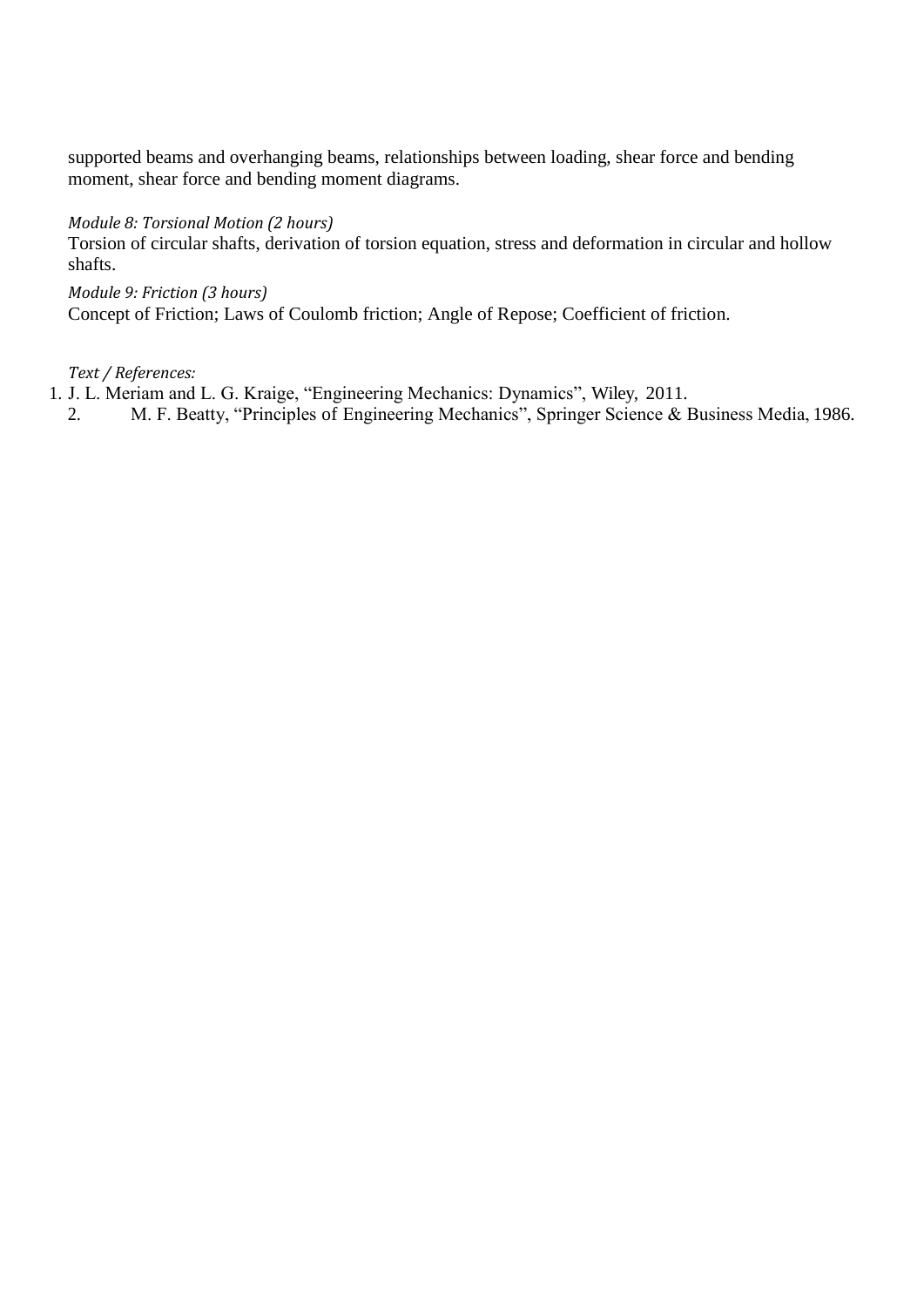| Course Code            | <b>SHM-301</b>                           |
|------------------------|------------------------------------------|
| Course Title           | <b>Effective Technical Communication</b> |
| Number of Credits      | [3 (L: 3, T: 0, P: 0)]                   |
| Prerequisites          | NIL                                      |
| <b>Course Category</b> | PС                                       |

**Module 1:** Information Design and Development- Different kinds of technical documents, Information development life cycle, Organization structures, factors affecting information and document design, Strategies for organization, Information design and writing for print and for online media.

**Module 2:** Technical Writing, Grammar and Editing- Technical writing process, forms of discourse, Writing drafts and revising, Collaborative writing, creating indexes, technical writing style and language. Basics of grammar, study of advanced grammar, editing strategies to achieve appropriate technical style. Introduction to advanced technical communication, Usability, Hunan factors, Managing technical communication projects, time estimation, Single sourcing, Localization.

Awareness, Perception and Attitudes, Values and belief, Personal goal setting, career planning, Self-esteem. Managing Time; Personal memory, Rapid reading, Taking notes; Complex problem solving; Creativity

**Module 4:** Communication and Technical Writing- Public speaking, Group discussion, Oral; presentation, Interviews, Graphic presentation, Presentation aids, Personality Development. Writing reports, project proposals, brochures, newsletters, technical articles, manuals, official notes, business letters, memos, progress reports, minutes of meetings, event report.

**Module 5:** Ethics- Business ethics, Etiquettes in social and office settings, Email etiquettes, Telephone Etiquettes, Engineering ethics, Managing time, Role and responsibility of engineer, Work culture in jobs, Personal memory, Rapid reading, Taking notes, Complex problem solving, Creativity.

#### **Text/Reference Books:**

- 1. David F. Beer and David McMurrey, Guide to writing as an Engineer, John Willey. New York, 2004
- 2. Diane Hacker, Pocket Style Manual, Bedford Publication, New York, 2003. (ISBN 0312406843)
- 3. Shiv Khera, You Can Win, Macmillan Books, New York, 2003.
- 4. Raman Sharma, Technical Communications, Oxford Publication, London, 2004.
- 5. Dale Jungk, Applied Writing for Technicians, McGraw Hill, New York, 2004. (ISBN: 07828357-4)
- 6. Sharma, R. and Mohan, K. Business Correspondence and Report Writing, TMH New Delhi 2002.
- 7. Xebec, Presentation Book, TMH New Delhi, 2000. (ISBN 0402213)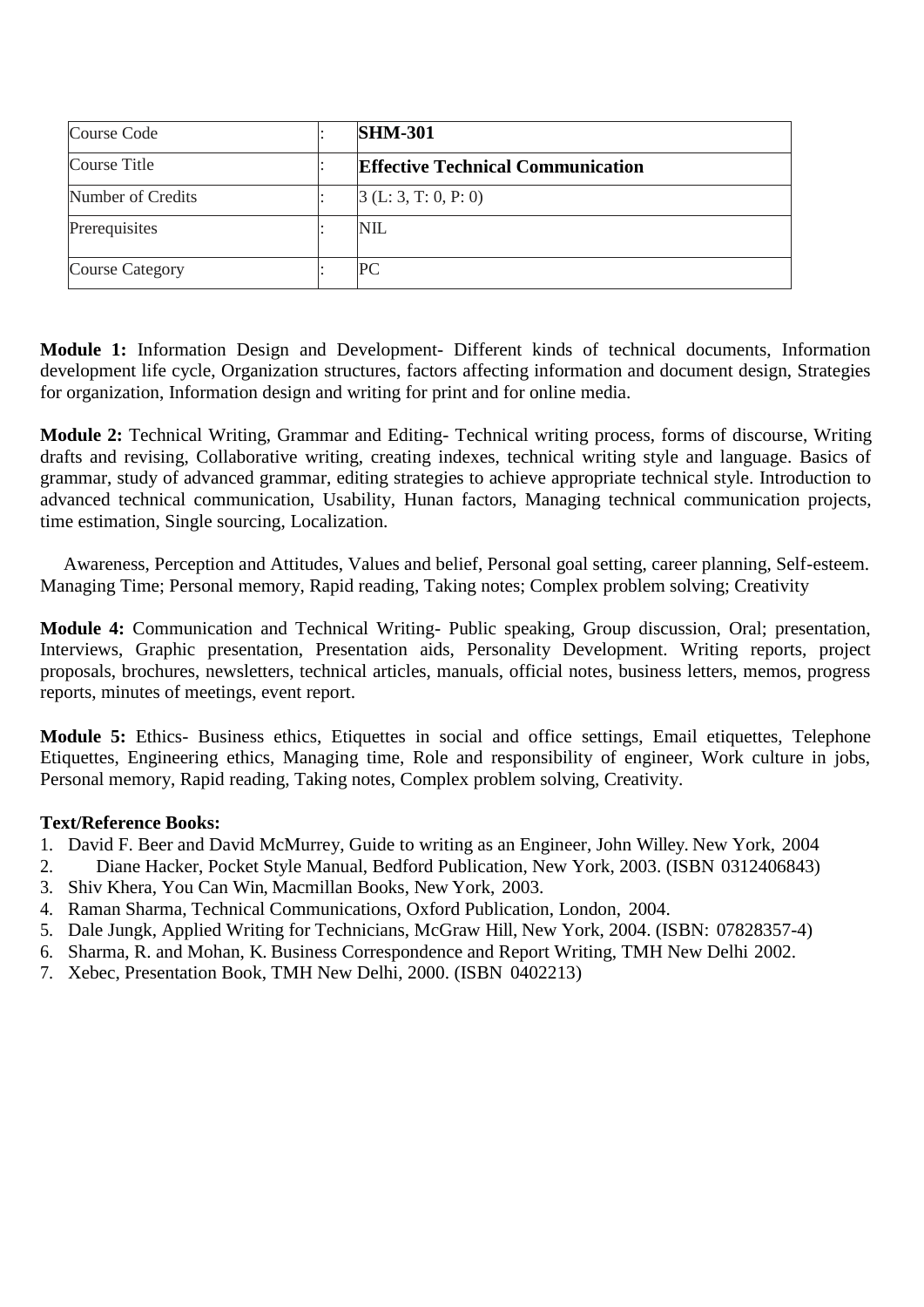| Course Code            | <b>SME-301</b>        |
|------------------------|-----------------------|
| Course Title           | <b>Thermodynamics</b> |
| Number of Credits      | 4(L: 3, T: 1, P: 0)   |
| Prerequisites          | <b>NIL</b>            |
| <b>Course Category</b> | PС                    |

#### **Objectives:**

To learn about work and heat interactions, and balance of energy between system and its

surroundings To learn about application of I law to various energy conversion devices

To evaluate the changes in properties of substances in various processes

To understand the difference between high grade and low grade energies and II law limitations on energy conversion

#### **Contents:**

#### **Unit-I**

Fundamentals - System & Control volume; Property, State & Process; Exact & Inexact differentials; Work - Thermodynamic definition of work; examples; Displacement work; Path dependence of displacement work and illustrations for simple processes; electrical, magnetic, gravitational, spring and shaft work. **(5)**

#### **Unit-II**

Temperature, Definition of thermal equilibrium and Zeroth law; Temperature scales; Various Thermometers- Definition of heat; examples of heat/work interaction in systems- First Law for Cyclic & Non-cyclic processes; Concept of total energy E ; Demonstration that E is a property; Various modes of energy, Internal energy and Enthalpy. **(5)**

#### **Unit-III**

Definition of Pure substance, Ideal Gases and ideal gas mixtures, Real gases and real gas mixtures, Compressibility charts- Properties of two phase systems - Const. temperature and Const. pressure heating of water; Definitions of saturated states; P-v-T surface; Use of steam tables and R134a tables; Saturation tables; Superheated tables; Identification of states & determination of properties, Mollier's chart. **(8)**

#### **Unit-IV**

First Law for Flow Processes - Derivation of general energy equation for a control volume; Steady state steady flow processes including throttling; Examples of steady flow devices; Unsteady processes; examples of steady and unsteady I law applications for system and control volume. **(5)**

#### **Unit-V**

Second law - Definitions of direct and reverse heat engines; Definitions of thermal efficiency and COP; Kelvin-Planck and Clausius statements; Definition of reversible process; Internal and external irreversibility; Carnot cycle; Absolute temperature scale. **(5)**

Clausius inequality; Definition of entropy S ; Demonstration that entropy S is a property; Evaluation of S for solids, liquids, ideal gases and ideal gas mixtures undergoing various processes; Determination of s from steam tables-Principle of increase of entropy; Illustration of processes in T-s coordinates; Definition of Isentropic efficiency for compressors, turbines and nozzles- Irreversibility and Availability, Availability function for systems and Control volumes undergoing different processes, Lost work. Second law analysis for a control volume. Exergy balance equation and Exergy analysis.**(8)**

#### **Unit-VI**

Thermodynamic cycles - Basic Rankine cycle; Basic Brayton cycle; Basic vapor compression cycle and comparison with Carnot cycle. **(4)**

#### **Course Outcomes:**

After completing this course, the students will be able to apply energy balance to systems and control volumes, in situations involving heat and work interactions Students can evaluate changes in thermodynamic properties of substances. The students will be able to evaluate the performance of energy conversion devices The students will be able to differentiate between high grade and low grade energies.

#### **Text Books:**

Sonntag, R. E, Borgnakke, C. and Van Wylen, G. J., 2003, 6th Edition, *Fundamentals of Thermodynamics*, John Wiley and Sons.